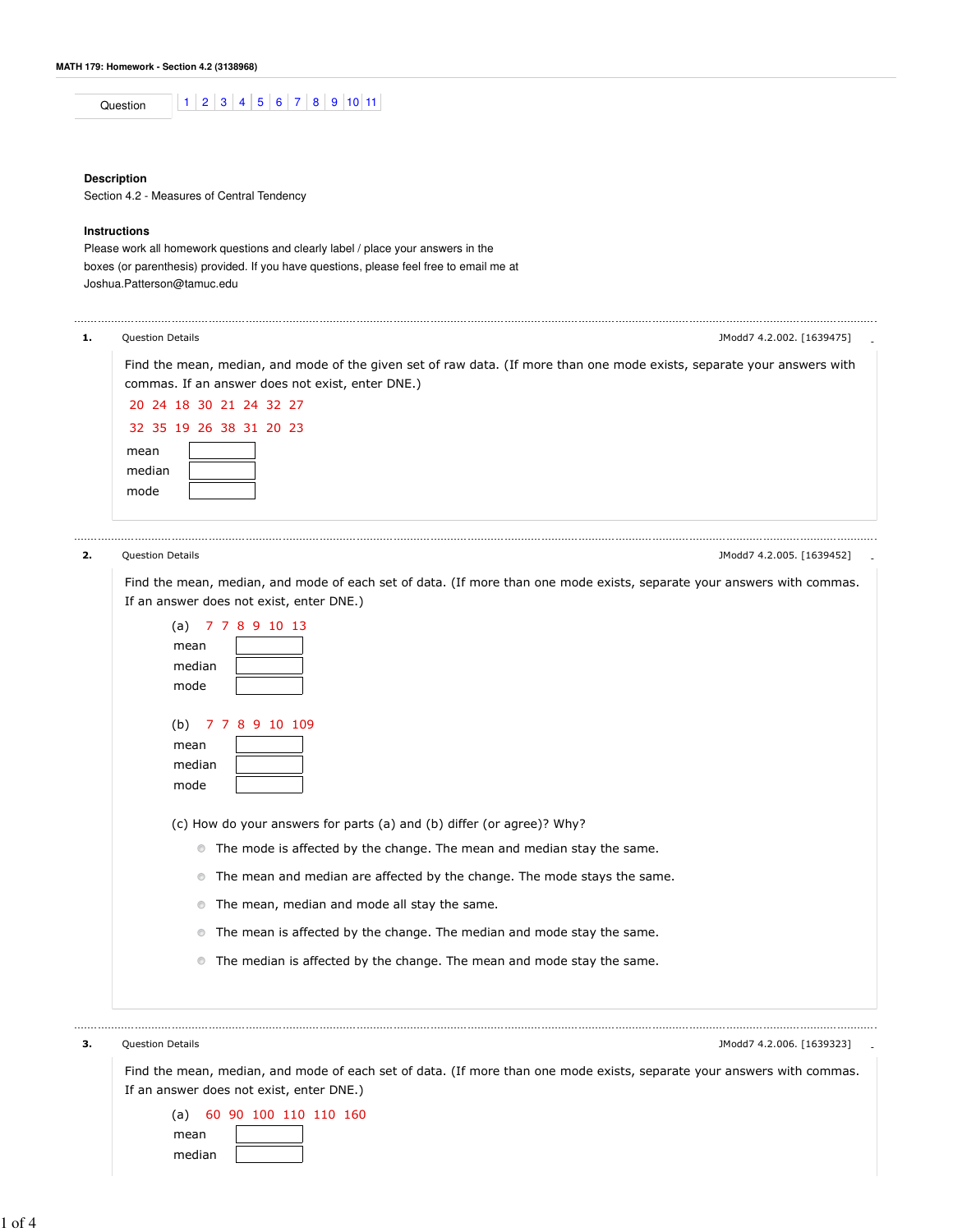|    | mode                                                                                                                            |  |
|----|---------------------------------------------------------------------------------------------------------------------------------|--|
|    | 20 90 100 110 110 200<br>(b)                                                                                                    |  |
|    | mean                                                                                                                            |  |
|    | median                                                                                                                          |  |
|    | mode                                                                                                                            |  |
|    | (c) How do your answers for parts (a) and (b) differ (or agree)? Why?                                                           |  |
|    | • The mean and median are affected by the change. The mode stays the same.                                                      |  |
|    | The mean is affected by the change. The median and mode stay the same.<br>$\circledcirc$                                        |  |
|    | The mean, median and mode all stay the same.<br>$\circledcirc$                                                                  |  |
|    | The mode is affected by the change. The mean and median stay the same.<br>$\circledcirc$                                        |  |
|    | The median is affected by the change. The mean and mode stay the same.<br>$\circledcirc$                                        |  |
|    |                                                                                                                                 |  |
|    |                                                                                                                                 |  |
| 4. | Question Details<br>JModd7 4.2.008. [1639477]                                                                                   |  |
|    | Find the mean, median, and mode of each set of data. (If more than one mode exists, separate your answers with commas.          |  |
|    | If an answer does not exist, enter DNE.)                                                                                        |  |
|    | 16 20 24 28 32 36<br>(a)<br>mean                                                                                                |  |
|    | median                                                                                                                          |  |
|    | mode                                                                                                                            |  |
|    | 800 1,000 1,200 1,400 1,600 1,800<br>(b)                                                                                        |  |
|    | mean                                                                                                                            |  |
|    | median                                                                                                                          |  |
|    | mode                                                                                                                            |  |
|    | (c) How are the data in part (b) related to the data in part (a)?                                                               |  |
|    | • The data in part (b) are 25 times the data in part (a).                                                                       |  |
|    | The data in part (b) are 50 times the data in part (a).<br>$\circledcirc$                                                       |  |
|    | The data in part (b) are 100 times the data in part (a).<br>$\circledcirc$                                                      |  |
|    | The data in part (b) are the same as the data in part (a).<br>$\circledcirc$                                                    |  |
|    | The data in part (b) are 60 times the data in part (a).<br>$\circledcirc$                                                       |  |
|    | (d) How do your answers for parts (a) and (b) compare?                                                                          |  |
|    | • The mean and median in part (b) are 40 times the mean and median in part (a). Neither data set had a                          |  |
|    | mode.                                                                                                                           |  |
|    | • The mean and mode in part (b) are 60 times the mean and mode in part (a). Neither data set had a<br>median.                   |  |
|    | • The mean in part (b) is 50 times the mean in part (a). Neither data set had a mode.                                           |  |
|    | The mean, median and mode in part (b) are 50 times the mean, median and mode in part (a).<br>$\circledcirc$                     |  |
|    | The mean and median in part (b) are 50 times the mean and median in part (a). Neither data set had a<br>$\circledcirc$<br>mode. |  |
|    |                                                                                                                                 |  |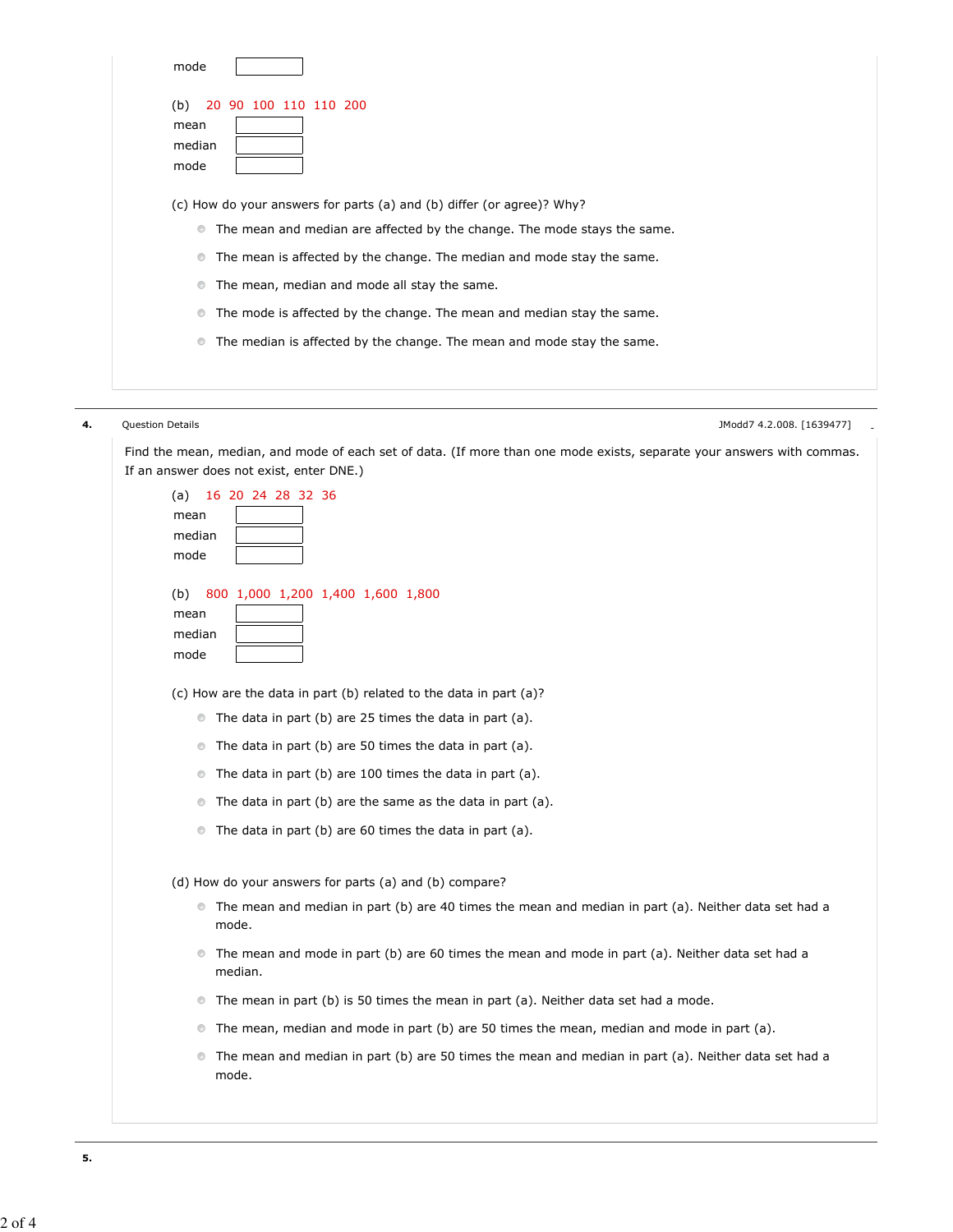Que<br>A cyclist won a bicycle race every year for 7 years. His margins of victory (time difference of the second place finisher) are given in the following figure. Find the mean, median, and mode of the cyclist's victory margins. (Round your answers to the nd If an anguer does not exist, enter DNE.)

| Thearest second. If an answer does not exist, enter Dive.) |                |        |        |        |        |        |        |
|------------------------------------------------------------|----------------|--------|--------|--------|--------|--------|--------|
| mean                                                       | $\blacksquare$ | m:s    |        |        |        |        |        |
| median<br>m:s                                              |                |        |        |        |        |        |        |
| mode<br>m:s<br>$\bullet$                                   |                |        |        |        |        |        |        |
| Year                                                       | Year 1         | Year 2 | Year 3 | Year 4 | Year 5 | Year 6 | Year 7 |
| Margin (m:s)                                               | 7:35           | 6:05   | 6:49   | 7:17   | 1:07   | 6:18   | 4:30   |
|                                                            |                |        |        |        |        |        |        |

## **6.** Question Details **- Alternative Contract Contract Contract Contract Contract Contract Contract Contract Contract Contract Contract Contract Contract Contract Contract Contract Contract Contract Contract Contract Contr**

A basketball player's average number of points per game (PPG) for each of his seasons is given in the figure below. Find the mean, median, and mode of the average points per game per season by the basketball player. (Round the mean to three decimal places. If more than one mode exists, separate your answers with commas. If an answer does not exist, enter



| <b>Season</b> | <b>PPG</b> | <b>Season</b> | <b>PPG</b> |
|---------------|------------|---------------|------------|
| 1984-85       | 29.4       | 1992-93       | 31.3       |
| 1985-86       | 28.9       | 1994-95       | 30.3       |
| 1986-87       | 28.7       | 1995-96       | 25.1       |
| 1987-88       | 33.9       | 1996-97       | 28.8       |
| 1988-89       | 22.1       | 1997-98       | 21.4       |
| 1989-90       | 26.9       | 2001-02       | 34.9       |
| 1990-91       | 21.7       | 2002-03       | 20.7       |
| 1991-92       | 20.2       |               |            |

## **7.** Question Details - Contract Contract Contract Contract Contract Contract Contract Contract Contract Contract Contract Contract Contract Contract Contract Contract Contract Contract Contract Contract Contract Contract

The frequency distribution in the following table lists the results of a quiz given in Professor Gilbert's statistics class. Find the mean, median, and mode of the scores. (Round the mean to one decimal place. If more than one mode exists, separate your answers with commas. If an answer does not exist, enter DNE.)



|    | <u>Juucnis</u> |
|----|----------------|
| 10 | 6              |
| 9  | 13             |
| 8  | 12             |
| 7  | 11             |
| 6  | 13             |
| 5  | 5              |
|    |                |

Katrina must take five exams in a math class. If her scores on the first four exams are 72, 69, 86, and 83, what score does she need on the fifth exam for her overall mean to be the following?

**<sup>8.</sup>** Question Details - All the state of the state of the state of the state of the state of the state of the state of the state of the state of the state of the state of the state of the state of the state of the state of